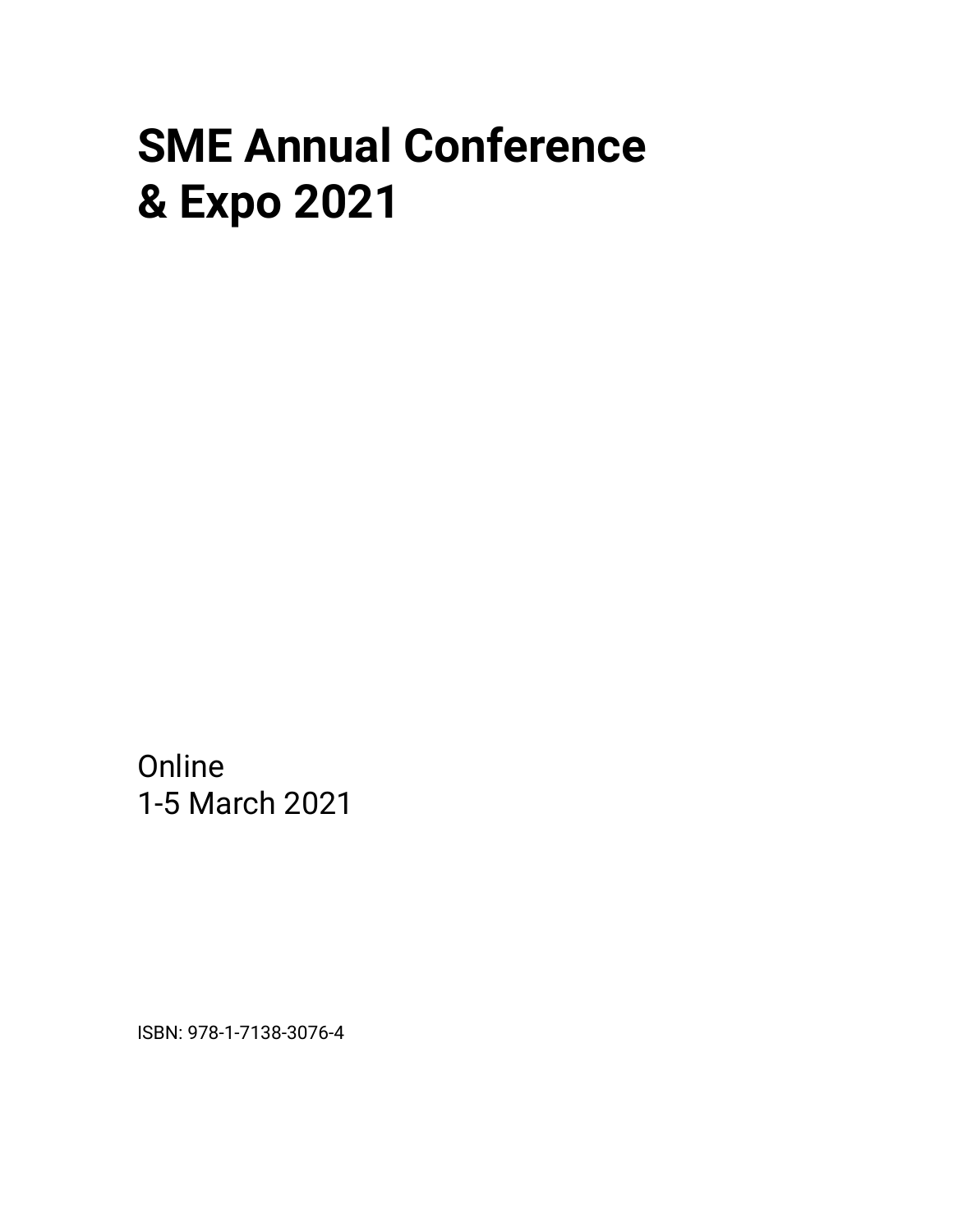**Printed from e-media with permission by:**

Curran Associates, Inc. 57 Morehouse Lane Red Hook, NY 12571



**Some format issues inherent in the e-media version may also appear in this print version.**

Copyright© (2021) by Society for Mining, Metallurgy and Exploration (SME) All rights reserved.

Printed with permission by Curran Associates, Inc. (2021)

For permission requests, please contact Society for Mining, Metallurgy and Exploration at the address below.

Society for Mining, Metallurgy and Exploration Inc. 12999 East Adam Aircraft Circle Englewood, CO 80112-4167

Phone: (303) 948-4200 Fax: (303) 973-3845

cs@smenet.org

## **Additional copies of this publication are available from:**

Curran Associates, Inc. 57 Morehouse Lane Red Hook, NY 12571 USA Phone: 845-758-0400 Fax: 845-758-2633 Email: curran@proceedings.com Web: www.proceedings.com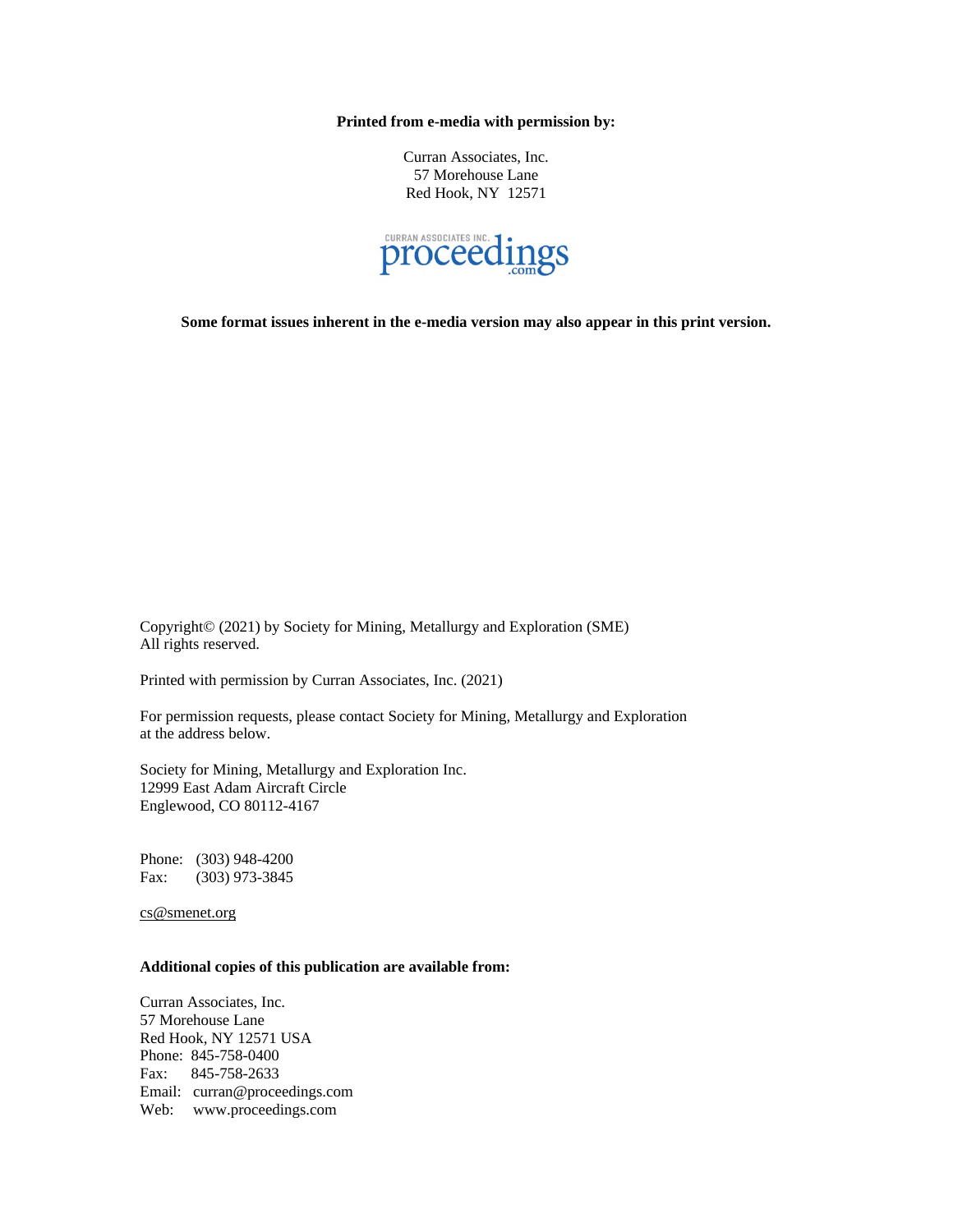## TABLE OF CONTENTS

| 21-001 | <b>METHOD FOR UPDATING SPARSE EXPLORATION MODELS WITH CURRENT</b><br><b>MINING GRADE 1</b><br>K. Wilkes, W. Wilkinson                                                                                         |
|--------|---------------------------------------------------------------------------------------------------------------------------------------------------------------------------------------------------------------|
| 21-002 | <b>CASE STUDY - IDENTIFYING UNSTABLE MATERIALS FOR DRAGLINE BENCH</b><br><b>DESIGNS 3</b><br>E. Adams, W. Wilkinson                                                                                           |
| 21-003 | USING EXPERIMENTAL DATA TO VALIDATE A FLOTATION CELL CFD MODEL<br><b>FOR DEVELOPMENT OF A DYNAMIC CFD-BASED SIMULATOR 5</b><br>R. Silva, J. Wallace, D. Lelinski                                              |
| 21-004 | <b>TROUBLESHOOTING MYSTERIOUS CONVEYOR PROBLEMS 11</b><br>A. Jennings                                                                                                                                         |
| 21-005 | <b>ANALYSIS OF STEEL PROP SUPPORTS SUBJECTED TO VERTICAL AND</b><br><b>LATERAL LOADING 14</b><br>M. Khaled, T. Batchler                                                                                       |
| 21-006 | <b>HOW TO KEEP YOUR PLANT RUNNING IN AN ECONOMIC DOWNTURN 20</b><br>E. Duda                                                                                                                                   |
| 21-007 | REPURPOSING MINE TAILINGS WITH CERAMEXT™ TECHNOLOGIES 22<br>R. Guenther                                                                                                                                       |
| 21-008 | A SECOND CASE STUDY OF FIELD TEST RESULTS FOR COMPARISON OF ROOF<br><b>BOLTER DRY COLLECTION SYSTEM WITH WET COLLECTION SYSTEM 24</b><br>W. Reed, S. Klima, A. Mazzella, G. Ross, G. Roberts, J. Deluzio      |
| 21-009 | FIELD TEST OF A CANOPY AIR CURTAIN ON A RAMCAR FOR DUST CONTROL IN<br><b>AN UNDERGROUND COAL MINE 29</b><br>W. Reed, J. Colinet, S. Klima, A. Mazzella, G. Ross, M. Workman, T. Morson, J.<br><b>Driscoll</b> |
| 21-010 | <b>ELECTROMAGNETIC INTERFERENCE (EMI) IN UNDERGROUND COAL MINES: A</b><br><b>LITERATURE REVIEW AND PRACTICAL CONSIDERATIONS 36</b><br>C. Zhou, M. Reyes, M. Girman                                            |
| 21-011 | <b>APPLYING SMART PRINCIPLES TO IMPROVE SUPERVISOR COMMUNICATION</b><br>AS A LEADING INDICATOR OF OSH 43<br>E. Haas, J. Wickizer, T. Manley                                                                   |
| 21-012 | <b>COPPER AND MOLYBDENUM RECOVERY INCREASED BY UPGRADING</b><br><b>FLOTATION CELLS WITH CENTER LAUNDERS AT HUDBAY CONSTANCIA 51</b><br>G. Bermudez, P. Amelunxen, M. Medina, M. Taylor, R. Dube               |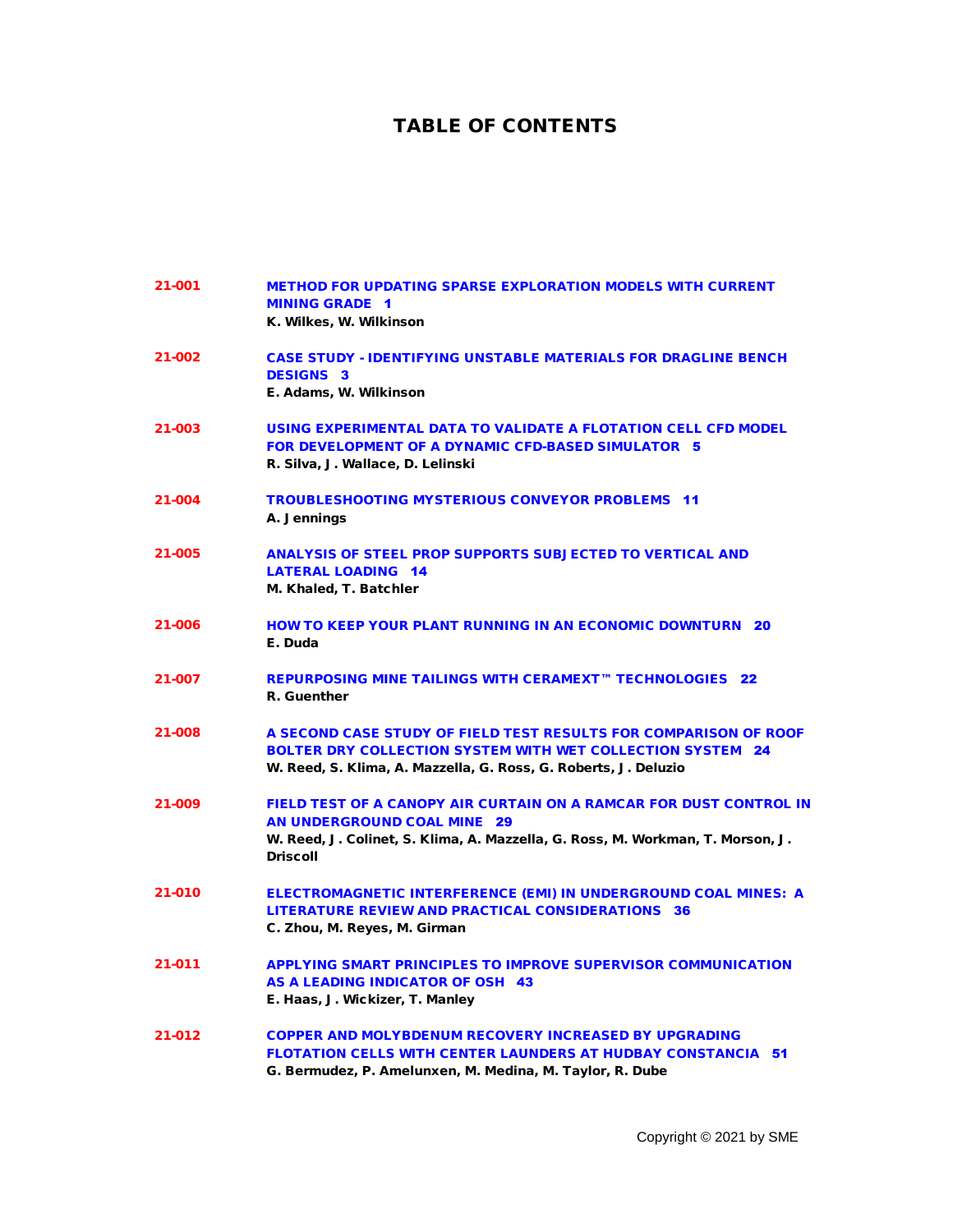| 21-013 | <b>TECHNOLOGIES AND PRACTICES FOR REMOTELY MONITORING GROUND</b><br><b>STABILITY IN U.S. UNDERGROUND METAL MINES 55</b><br>M. Boltz, D. Chambers, K. Dehn, D. Benton, S. Warren                                 |
|--------|-----------------------------------------------------------------------------------------------------------------------------------------------------------------------------------------------------------------|
| 21-014 | <b>SHALE GAS WELL STABILITY UNDER THE INFLUENCE OF UNDERGROUND</b><br><b>LONGWALL COAL MINING 63</b><br>D. Su, P. Zhang, H. Dougherty, M. Van Dyke, R. Kimutis                                                  |
| 21-015 | <b>PRIORITIZING ELECTROMAGNETIC INTERFERENCE TESTING OF DEVICES</b><br>USED IN UNDERGROUND COAL MINES 69<br>J. Homer, N. Damiano, C. Jobes, M. Reyes, J. Carr                                                   |
| 21-016 | <b>COPPER PRESTRIP TO COPPER CYANIDE 76</b><br>S. Dixon                                                                                                                                                         |
| 21-017 | AN OVERVIEW OF EXISTING EMI STANDARDS APPLICABLE TO MINING 80<br>M. Girman, M. Reyes, C. Zhou                                                                                                                   |
| 21-018 | <b>CRITICAL REVIEW ON HYDROMETALLURGICAL TECHNIQUES AND</b><br>POTENTIAL APPLICATION FOR COPPER EXTRACTION IN THE DULUTH<br><b>COMPLEX 86</b><br>W. Xie, M. Laputka                                             |
| 21-019 | <b>COMPARISON OF NANO MESO INORGANIC POLYMERS TO PORTLAND</b><br><b>CEMENT &amp; GEOPOLYMERS FOR MINE TAILINGS STABILITY &amp; CONTAINMENT</b><br>OF THE TOXIC RCRA 8 METALS & OTHER LEACHATES 92<br>T. Brammer |
| 21-020 | <b>NON-SOLVENT BASED SURFACE TREATMENTS FOR SUSTAINABLE MINERAL</b><br><b>PROCESSING APPLICATIONS 103</b><br>B. Sansao, J. Johnson, W. Cross, A. Romkes, J. Kellar                                              |
| 21-021 | USING TECHNOLOGY TO SUPPORT BEST PRACTICE FOR TAILINGS STORAGE<br><b>FACILITIES (TSF) MANAGEMENT, GOVERNANCE AND DISCLOSURE 107</b><br>N. Pollock, H. Arvidson                                                  |
| 21-022 | A MULTI-TECHNOLOGY APPROACH TO OPTIMIZING THE CARBON-IN-LEACH<br>(CIL) CIRCUIT AT THE HAILE GOLD MINE 110<br>J. Rozelle                                                                                         |
| 21-023 | USE OF ROCK STRENGTH CHARACTERIZATION AND SIDE-SCAN SONAR TO<br><b>IMPROVE UNDERWATER ORE RECOVERY IN A FLOODED DRAGLINE 114</b><br><b>OPERATION IN CENTRAL FLORIDA</b><br>J. Woosley                           |
| 21-024 | THE INFLUENCE OF DEPOSITIONAL ENVIRONMENT ON DYNAMIC FAILURE<br><b>POTENTIAL IN U.S. COAL SEAMS 117</b><br>H. Lawson, D. Hanson                                                                                 |
| 21-025 | DYNAMIC FAILURE CLASSIFICATION WITHIN THE CONTEXT OF REGIONAL<br><b>GEOLOGY: A CASE STUDY FROM THE UINTA AND PICEANCE BASINS 127</b><br>H. Lawson, M. Mastalerz, D. Hanson                                      |
| 21-026 | <b>EVALUATING THE HBU "FINANCIALLY FEASIBLE" COMPONENT FOR AN</b><br>UNDEVELOPED MINERAL PROPERTY 136<br>J. Beck                                                                                                |

Copyright © 2021 by SME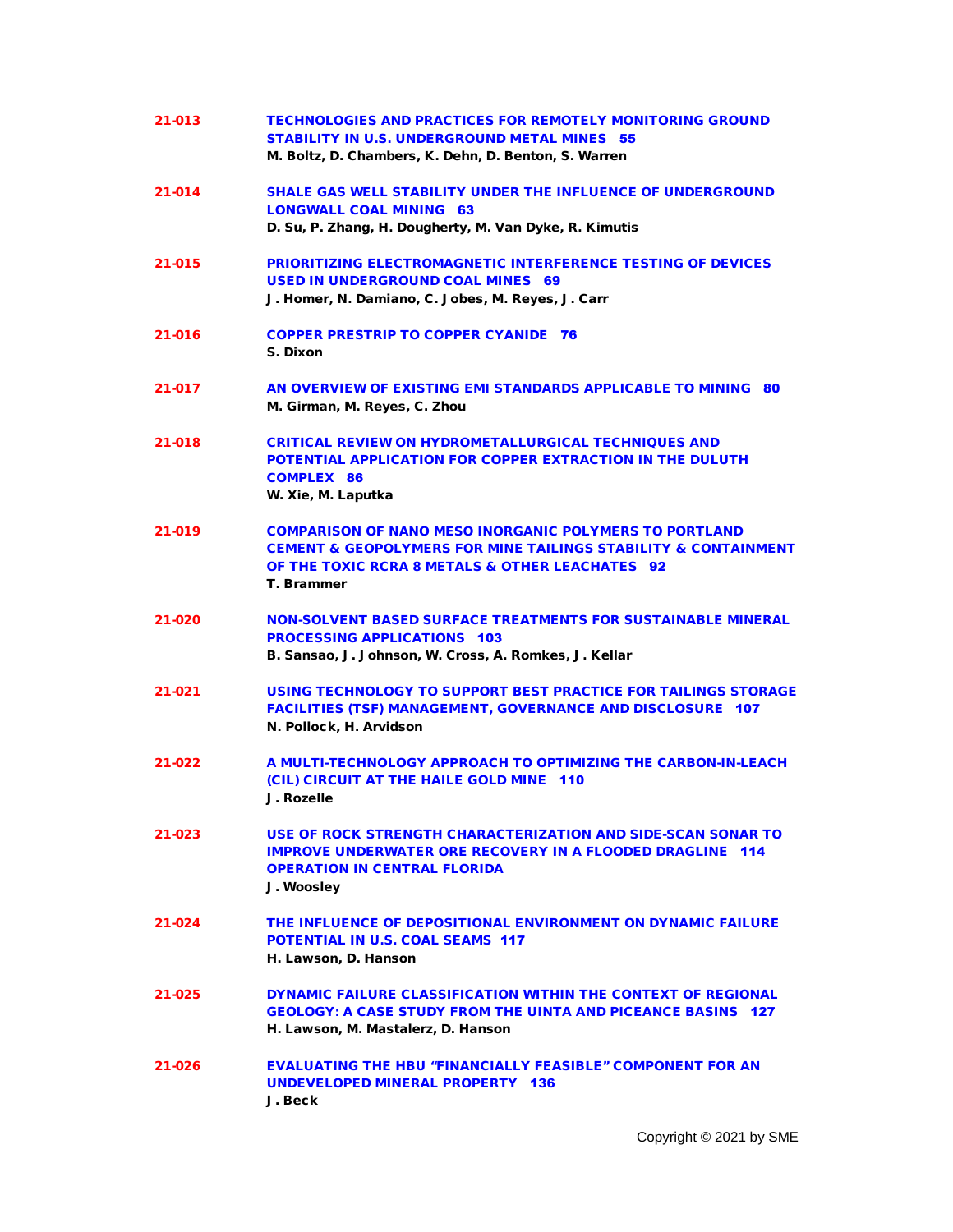| 21-027 | <b>DISPERSION CHARACTERISTICS OF COAL AND ROCK DUST MIXTURES IN DRY</b><br><b>AND WET CONDITIONS 140</b><br>K. Ajayi, I. Perera                                                                                                                                 |
|--------|-----------------------------------------------------------------------------------------------------------------------------------------------------------------------------------------------------------------------------------------------------------------|
| 21-028 | <b>BEYOND SOCIAL LICENSING: EMPLOYING CREATIVE CAPACITY BUILDING TO</b><br>DEVELOP PROBLEM SOLVING AND DESIGN CAPABILITIES AMONG MINING<br><b>COMMUNITIES IN COLOMBIA 146</b><br>L. McDonald, A. Freese, J. Lucena, C. Maya, M. Gamarra, O. Restrepo            |
| 21-029 | SME 2021: THE USE OF DENSE MEDIUM TECHNOLOGY TO UPGRADE INDUSTRIAL<br><b>MINERALS AND METAL ORES 148</b><br>D. Woodruff, L. MacNamara                                                                                                                           |
| 21-030 | <b>INTERSTAGE SCREENING EVOLUTION, RETROFITTING OCEANAGOLD'S HAILE</b><br><b>GOLD MINE'S CIL INTERSTAGE SCREENS WITH URETHANE SCREENING</b><br><b>SURFACES AND THE INCREASED SAVINGS AND PERFORMANCE 152</b><br>J. Rozelle, E. Mortensen, A. Nicosia, P. Stasio |
| 21-031 | <b>LUNAR IN-SITU RESOURCE BENEFICIATION 155</b><br>K. Kingsbury                                                                                                                                                                                                 |
| 21-033 | <b>POTENTIAL STRATEGIES TO MITIGATE HEALTH HAZARDS OF DPM IN MINES - A</b><br><b>NOVEL PERSPECTIVE 158</b><br>S. Azam                                                                                                                                           |
| 21-034 | <b>ELECTROMAGNETIC HAULAGE SYSTEM 164</b><br>B. Rout, P. Nagayach                                                                                                                                                                                               |
| 21-035 | MINE OPERATOR SOCIALRESPONSIBILITY NECESSITATES GEOMONITORING 167<br>T. Rudolph, J. Brune, P. Goerke-Mallet, J. Kretschmann                                                                                                                                     |
| 21-036 | <b>HOW CLOSE AND FAR UNDERGROUND PUMP STORAGE PLANTS ARE FROM</b><br><b>REALITY: STATUS QUO AND CHALLENGES 173</b><br>S. Nowosad, A. Hutwalker, O. Langefeld                                                                                                    |
| 21-037 | <b>FROM DIESEL TO BATTERIES: ISSUES, CHALLENGES AND SOLUTIONS TO</b><br><b>UPGRADING A MINE'S POWER INFRASTRUCTURE FOR THE CHANGE 177</b><br>J. Onsager, D. Zabel                                                                                               |
| 21-038 | CFD SIMULATIONS OF TWO-PHASE FLOW IN METSO-RCS5 FLOTATION MACHINE<br><b>AND METALLURGICAL MODELING 182</b><br>H. Fayed, S. Ragab                                                                                                                                |
| 21-040 | <b>EMPLOYEE ENGAGEMENT AND EMPOWERMENT FOUNDATIONS OF CONTINUOUS</b><br><b>IMPROVEMENT 189</b><br>M. Fein                                                                                                                                                       |
| 21-041 | <b>AUTOMATION, CLOUD COMPUTING, AND SUITABLE SOCIAL SYSTEM;</b><br>RELATIONSHIP, EMPATHY, AND CONSTANT LEARNING ARE THE PERFECT<br><b>COMPLEMENTS FOR THE SUCCESS OF THE MINE PLANNING SOFTWARE IN THE</b><br>2020'S 192<br>P. Herrada, P. Alegria              |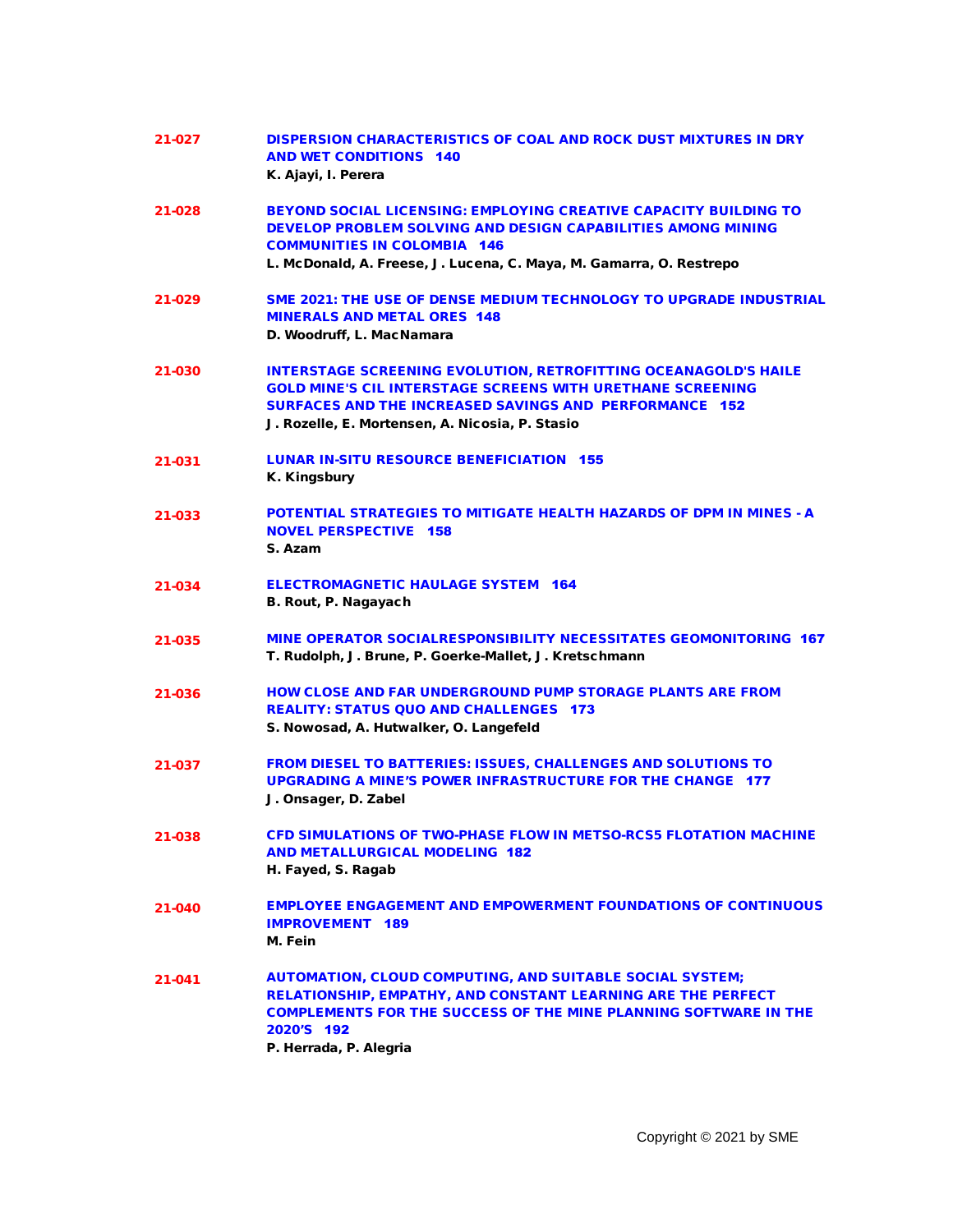| 21-042 | UNIT OPERATIONS IN PIONEERING WORKS FOR MINING ON THE MOON 196<br>V. Tenorio, K. Galla, K. Kingsbury                                                                                                                                      |
|--------|-------------------------------------------------------------------------------------------------------------------------------------------------------------------------------------------------------------------------------------------|
| 21-043 | <b>OPTIMIZATION OF MINING OPERATIONS IN UNDERGROUND MINING</b><br><b>COMBINING A STRATEGIC PLAN AND WIRELESS TECHNOLOGIES 199</b><br>K. Hague, V. Tenorio                                                                                 |
| 21-044 | <b>PERMITTING A LIMESTONE QUARRY BENEATH THE WATER TABLE IN</b><br><b>STRUCTURALLY CONTROLLED LITHOLOGIES TO IMPROVE PRODUCT</b><br><b>QUALITY AND INCREASE RESERVES IN NORTHWEST GEORGIA 204</b><br>E. Mallard, J. Patterson, J. Horsley |
| 21-045 | A DYNAMIC MODEL-BASED PLATFORM FOR GRINDING MILLS 211<br>W. Xie                                                                                                                                                                           |
| 21-046 | <b>CHARACTERIZING THE MITIGATION OF SUBSTRATE DAMAGE WITHIN</b><br>UNDERGROUND STRUCTURAL LINERS THROUGH UTILIZATION OF<br><b>WATERJET TECHNOLOGY FOR REHABILITATION WORK 216</b><br>J. Bourgeois, H. Miller, E. Charrier                 |
| 21-047 | WHEN THE OPEN HOUSE IS CLOSED; A PLAYBOOK FOR VIRTUAL PUBLIC<br><b>ENGAGEMENT 225</b><br>T. McClure, S. White, M. Miller                                                                                                                  |
| 21-048 | <b>FAST FORWARD PREDICTION OF AIRFLOW AND TEMPERATURE IN</b><br>UNDERGROUND MINES USING ARTIFICIAL INTELLIGENCE TECHNIQUES 227<br>T. Dias, C. Lu, G. Danko                                                                                |
| 21-049 | <b>SIMULATION-BASED TRAINING: BUILDING THE FUTURE ROCK MECHANICS</b><br><b>WORKFORCE 237</b><br>E. Ardakani, B. Reid, J. Oke                                                                                                              |
| 21-050 | <b>THE DOMESTIC URANIUM BOOM 242</b><br><b>T. McNulty</b>                                                                                                                                                                                 |
| 21-051 | <b>ECONOMICAL, LOW-PROFILE CAPACITIVE LOAD CELLS FOR UNDERGROUND</b><br><b>MINING TOOL WEAR ESTIMATION AND MATERIAL CLASSIFICATION TO</b><br><b>PROMOTE WORKER SAFETY 245</b><br>A. Oltmanns, A. Petruska                                 |
| 21-052 | <b>GEOFINGERPRINTING COLUMBITE-TANTALITE MINERALS, USING LIBS, XRF,</b><br><b>AND RAMAN SPECTROSCOPY 250</b><br>S. Kessinger, P. Diwakar, K. Chen, E. Duke, J. Kellar                                                                     |
| 21-053 | THE SEQUENTIAL COPPER ANALYSIS METHOD - UPDATE GEOLOGICAL.<br>MINERALOGICAL, AND METALLURGICAL APPLICATIONS 253<br>G. Parkison, E. Iasillo, F. Garcia, F. Pinto, N. Ericson                                                               |
| 21-054 | <b>SPACE MINING INDUSTRY; A TECHNICAL REVIEW 259</b><br>J. Julian, P. Sadeghi                                                                                                                                                             |
| 21-055 | A SMARTER LOCK: APPLYING RECENT AND EMERGING TECHNOLOGY TO<br><b>IMPROVE LOCKOUT/TAGOUT 263</b><br>D. Parks, H. Nickerson, J. Frazier, V. Raj, C. Sunderman, M. Rola, K. Johnson,<br>A. Miller                                            |